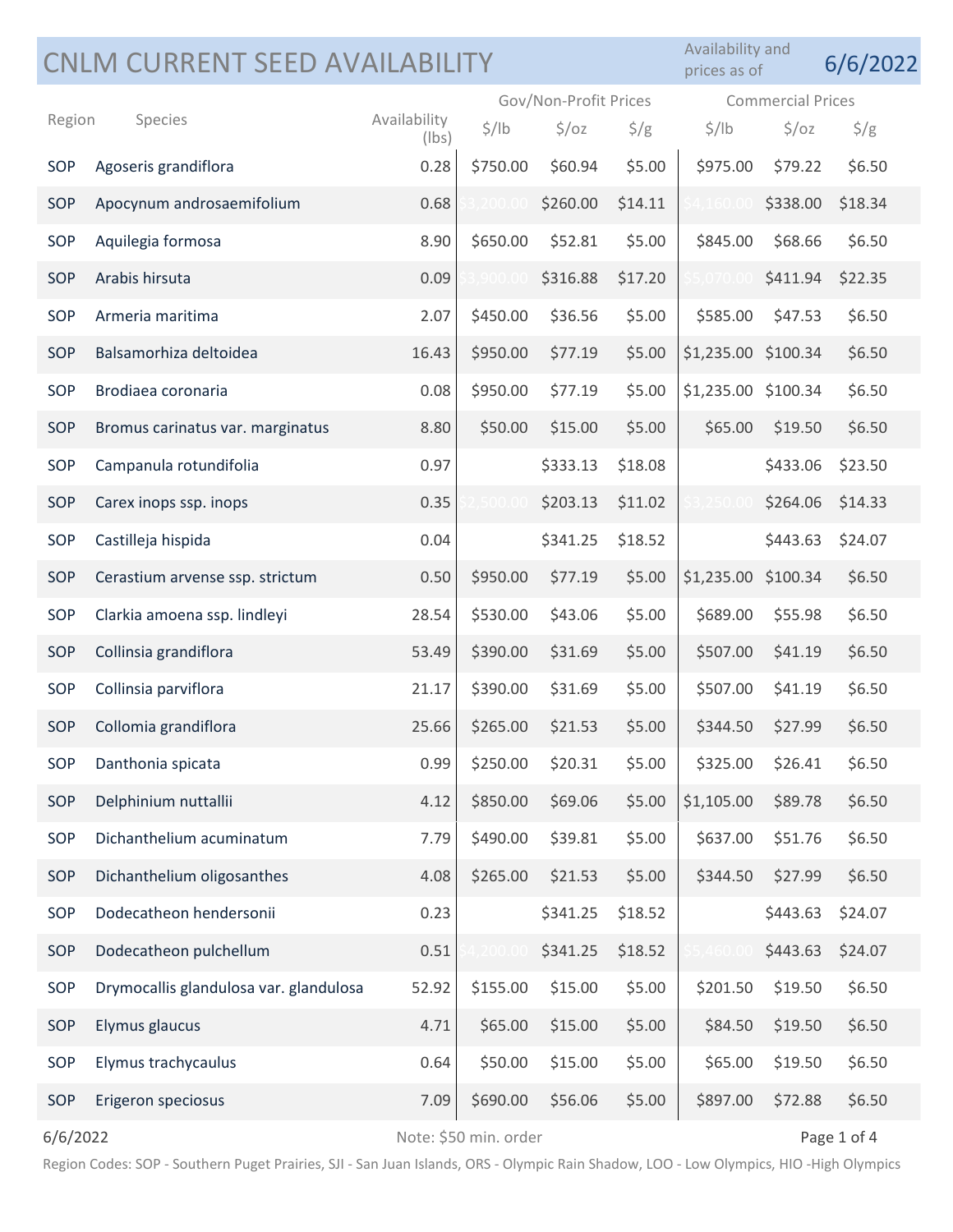|        |                 |                                   |                       | Gov/Non-Profit Prices |                   |                 | <b>Commercial Prices</b> |                   |               |  |
|--------|-----------------|-----------------------------------|-----------------------|-----------------------|-------------------|-----------------|--------------------------|-------------------|---------------|--|
| Region |                 | Species                           | Availability<br>(lbs) | $\frac{1}{2}$ /lb     | $\frac{1}{2}$ /oz | $\frac{\xi}{g}$ | $\frac{1}{2}$ /lb        | $\frac{1}{2}$ /oz | $\frac{1}{2}$ |  |
| SOP    | Festuca roemeri |                                   | 22.46                 | \$25.00               | \$15.00           | \$5.00          | \$32.50                  | \$19.50           | \$6.50        |  |
| SOP    |                 | Gaillardia aristata               | 1.50                  | \$750.00              | \$60.94           | \$5.00          | \$975.00                 | \$79.22           | \$6.50        |  |
| SOP    |                 | Heuchera chlorantha               | 0.70                  | \$350.00              | \$28.44           | \$5.00          | \$455.00                 | \$36.97           | \$6.50        |  |
| SOP    |                 | Hieracium scouleri                | 0.29                  | \$980.00              | \$79.63           | \$5.00          | \$1,274.00 \$103.51      |                   | \$6.50        |  |
| SOP    | Iris tenax      |                                   | 0.80                  | \$400.00              | \$32.50           | \$5.00          | \$520.00                 | \$42.25           | \$6.50        |  |
| SOP    |                 | Koeleria macrantha                | 18.60                 | \$125.00              | \$15.00           | \$5.00          | \$162.50                 | \$19.50           | \$6.50        |  |
| SOP    |                 | Leptosiphon bicolor               | 1.62                  | \$550.00              | \$44.69           | \$5.00          | \$715.00                 | \$58.09           | \$6.50        |  |
| SOP    |                 | Lithophragma parviflorum          | 0.81                  | .500.0                | \$203.13          | \$11.02         | 3,250.00                 | \$264.06          | \$14.33       |  |
| SOP    |                 | Lomatium nudicaule                | 19.04                 | \$265.00              | \$21.53           | \$5.00          | \$344.50                 | \$27.99           | \$6.50        |  |
| SOP    |                 | Lomatium triternatum              | 61.80                 | \$425.00              | \$34.53           | \$5.00          | \$552.50                 | \$44.89           | \$6.50        |  |
| SOP    |                 | Lomatium utriculatum              | 8.61                  | \$257.45              | \$20.92           | \$5.00          | \$334.69                 | \$27.19           | \$6.50        |  |
| SOP    |                 | Lupinus albicaulis                | 24.19                 | \$300.00              | \$24.38           | \$5.00          | \$390.00                 | \$31.69           | \$6.50        |  |
| SOP    | Lupinus lepidus |                                   | 0.38                  |                       | \$235.63          | \$12.79         |                          | \$306.31          | \$16.62       |  |
| SOP    | Luzula comosa   |                                   |                       | $2.45$ \$1,200.00     | \$97.50           | \$5.29          | \$1,560.00 \$126.75      |                   | \$6.88        |  |
| SOP    |                 | Micranthes integrifolia           | 0.12                  |                       | \$341.25          | \$18.52         |                          | \$443.63          | \$24.07       |  |
| SOP    |                 | Microseris laciniata              | 14.41                 | \$450.00              | \$36.56           | \$5.00          | \$585.00                 | \$47.53           | \$6.50        |  |
| SOP    |                 | Microsteris gracilis              | 15.41                 | \$350.00              | \$28.44           | \$5.00          | \$455.00                 | \$36.97           | \$6.50        |  |
| SOP    |                 | Navarretia intertexta             | 4.25                  | \$550.00              | \$44.69           | \$5.00          | \$715.00                 | \$58.09           | \$6.50        |  |
| SOP    |                 | Nuttallanthus texanus             | 3.77                  |                       | \$341.25          | \$18.52         |                          | \$443.63          | \$24.07       |  |
| SOP    |                 | Plagiobothrys scouleri            | 1.00                  | \$350.00              | \$28.44           | \$5.00          | \$455.00                 | \$36.97           | \$6.50        |  |
| SOP    |                 | Plectritis congesta ssp. congesta | 2.13                  | \$490.00              | \$39.81           | \$5.00          | \$637.00                 | \$51.76           | \$6.50        |  |
| SOP    |                 | Polemonium carneum                |                       | $0.20$ \$1,200.00     | \$97.50           | \$5.29          | \$1,560.00 \$126.75      |                   | \$6.88        |  |
| SOP    |                 | Potentilla gracilis               | 2.99                  | \$420.00              | \$34.13           | \$5.00          | \$546.00                 | \$44.36           | \$6.50        |  |
| SOP    |                 | Prunella vulgaris var. lanceolata | 10.27                 | \$600.00              | \$48.75           | \$5.00          | \$780.00                 | \$63.38           | \$6.50        |  |
| SOP    |                 | Ranunculus occidentalis           |                       | $1.14$ \$1,200.00     | \$97.50           | \$5.29          | \$1,560.00               | \$126.75          | \$6.88        |  |
| SOP    |                 | Rupertia physodes                 | 2.03                  | \$420.00              | \$34.13           | \$5.00          | \$546.00                 | \$44.36           | \$6.50        |  |
| SOP    |                 | Silene douglasii var. douglasii   | 0.59                  |                       | \$341.25          | \$18.52         |                          | \$443.63          | \$24.07       |  |

6/6/2022 **Details and American Contract S50 min.** order **Page 2 of 4** and  $\theta$  Page 2 of 4

Region Codes: SOP - Southern Puget Prairies, SJI - San Juan Islands, ORS - Olympic Rain Shadow, LOO - Low Olympics, HIO -High Olympics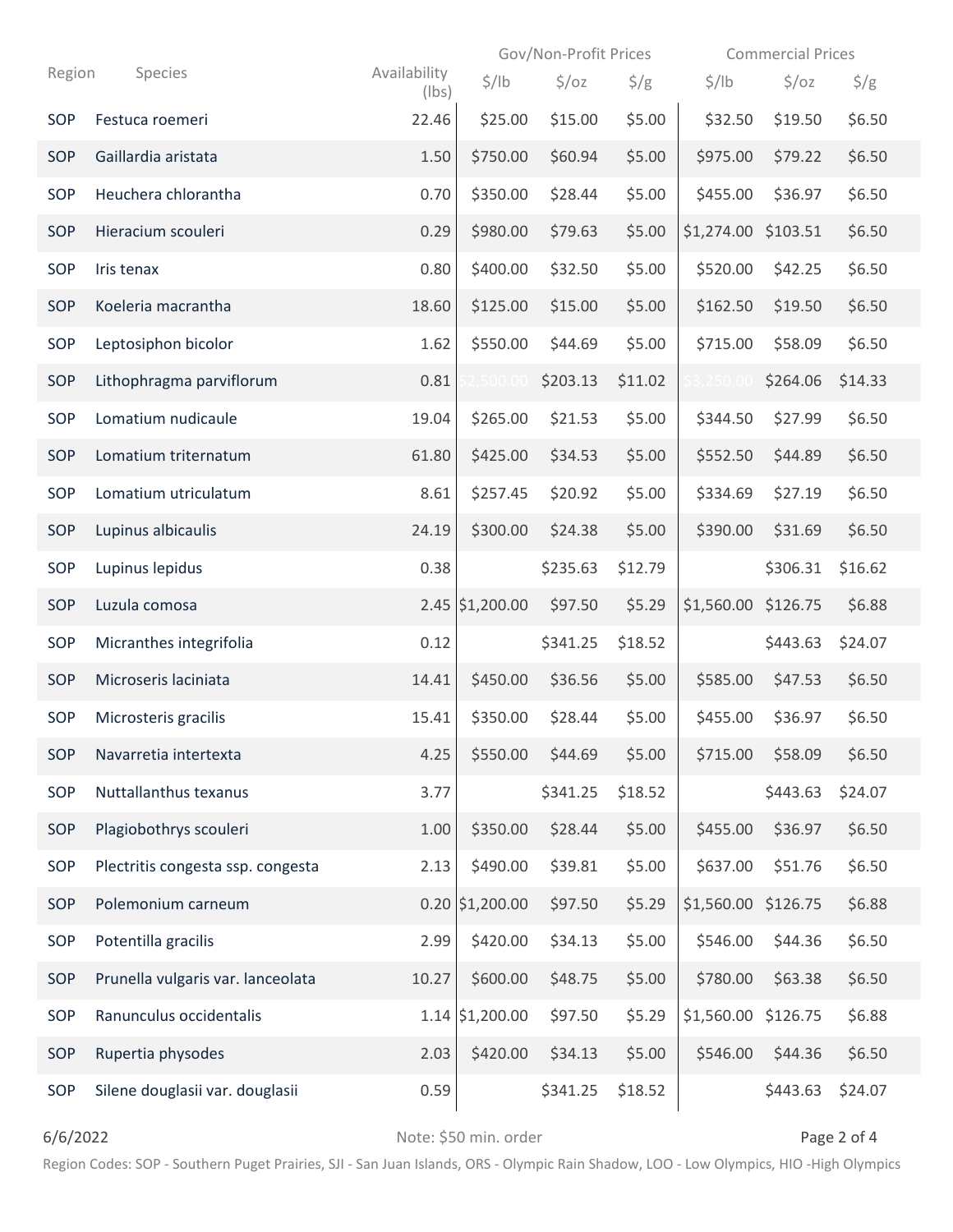|            |  |                                       |                       | Gov/Non-Profit Prices |                   |               | <b>Commercial Prices</b> |                   |               |
|------------|--|---------------------------------------|-----------------------|-----------------------|-------------------|---------------|--------------------------|-------------------|---------------|
| Region     |  | Species                               | Availability<br>(lbs) | $\frac{1}{2}$ /lb     | $\frac{1}{2}$ /oz | $\frac{1}{2}$ | $\frac{1}{2}$ /lb        | $\frac{1}{2}$ /oz | $\frac{1}{2}$ |
| SOP        |  | Silene scouleri ssp. scouleri         | 0.14                  | ,200.00               | \$341.25          | \$18.52       | .460.0                   | \$443.63          | \$24.07       |
| SOP        |  | Sisyrinchium idahoense                | 14.23                 | \$285.00              | \$23.16           | \$5.00        | \$370.50                 | \$30.10           | \$6.50        |
| <b>SOP</b> |  | Solidago missouriensis                | 23.96                 | \$950.00              | \$77.19           | \$5.00        | \$1,235.00 \$100.34      |                   | \$6.50        |
| SOP        |  | Solidago missouriensis var. tolmieana | 2.01                  | \$950.00              | \$77.19           | \$5.00        | \$1,235.00 \$100.34      |                   | \$6.50        |
| SOP        |  | Symphyotrichum hallii                 |                       | $0.09$ \$1,200.00     | \$97.50           | \$5.29        | \$1,560.00 \$126.75      |                   | \$6.88        |
| SOP        |  | <b>Toxicoscordion venenosus</b>       | 0.08                  | \$450.00              | \$36.56           | \$5.00        | \$585.00                 | \$47.53           | \$6.50        |
| SOP        |  | Triodanis perfoliata                  |                       | 1.24 \$1,200.00       | \$97.50           | \$5.29        | \$1,560.00 \$126.75      |                   | \$6.88        |
| SOP        |  | Turitis glabra                        | 0.65                  | \$980.00              | \$79.63           | \$5.00        | \$1,274.00 \$103.51      |                   | \$6.50        |
| SJI        |  | Achillea millefolium                  | 18.59                 | \$250.00              | \$20.31           | \$5.00        | \$325.00                 | \$26.41           | \$6.50        |
| SJI        |  | Amsinckia menziesii                   | 5.74                  | \$500.00              | \$40.63           | \$5.00        | \$650.00                 | \$52.81           | \$6.50        |
| SJI        |  | Cerastium arvense ssp. strictum       | 13.08                 | \$950.00              | \$77.19           | \$5.00        | \$1,235.00 \$100.34      |                   | \$6.50        |
| SJI        |  | Collinsia parviflora                  | 2.42                  | \$390.00              | \$31.69           | \$5.00        | \$507.00                 | \$41.19           | \$6.50        |
| SJI        |  | Elymus glaucus                        | 30.29                 | \$65.00               | \$15.00           | \$5.00        | \$84.50                  | \$19.50           | \$6.50        |
| SJI        |  | Eriophyllum lanatum                   |                       | 11.60 \$1,200.00      | \$97.50           | \$5.29        | \$1,560.00               | \$126.75          | \$6.88        |
| SJI        |  | Festuca roemeri                       | 7.60                  | \$75.00               | \$15.00           | \$5.00        | \$97.50                  | \$19.50           | \$6.50        |
| SJI        |  | Leptosiphon bicolor                   | 1.05                  | \$550.00              | \$44.69           | \$5.00        | \$715.00                 | \$58.09           | \$6.50        |
| SJI        |  | Lomatium nudicaule                    | 5.19                  | \$265.00              | \$21.53           | \$5.00        | \$344.50                 | \$27.99           | \$6.50        |
| SJI        |  | Lomatium utriculatum                  | 14.03                 | \$675.00              | \$54.84           | \$5.00        | \$877.50                 | \$71.30           | \$6.50        |
| SJI        |  | Luzula comosa                         |                       | 12.16 \$1,200.00      | \$97.50           | \$5.29        | \$1,560.00 \$126.75      |                   | \$6.88        |
| SJI        |  | Ranunculus occidentalis               |                       | $0.20$ \$1,200.00     | \$97.50           | \$5.29        | \$1,560.00 \$126.75      |                   | \$6.88        |
| SJI        |  | Solidago lepida var. salebrosa        | 0.42                  | \$950.00              | \$77.19           | \$5.00        | \$1,235.00 \$100.34      |                   | \$6.50        |
| <b>ORS</b> |  | Achillea millefolium                  | 45.93                 | \$250.00              | \$20.31           | \$5.00        | \$325.00                 | \$26.41           | \$6.50        |
| <b>ORS</b> |  | Cerastium arvense ssp. strictum       | 5.84                  | \$950.00              | \$77.19           | \$5.00        | \$1,235.00 \$100.34      |                   | \$6.50        |
| <b>ORS</b> |  | Erigeron speciosus                    | 5.77                  | \$690.00              | \$56.06           | \$5.00        | \$897.00                 | \$72.88           | \$6.50        |
| <b>ORS</b> |  | Eriophyllum lanatum                   |                       | 4.92 \$1,200.00       | \$97.50           | \$5.29        | \$1,560.00 \$126.75      |                   | \$6.88        |
| <b>ORS</b> |  | Festuca roemeri                       | 93.84                 | \$75.00               | \$15.00           | \$5.00        | \$97.50                  | \$19.50           | \$6.50        |
| <b>ORS</b> |  | Lomatium nudicaule                    | 132.44                | \$265.00              | \$21.53           | \$5.00        | \$344.50                 | \$27.99           | \$6.50        |

6/6/2022 **Details and Science 2 of 4** Note: \$50 min. order **Page 3 of 4** Page 3 of 4

Region Codes: SOP - Southern Puget Prairies, SJI - San Juan Islands, ORS - Olympic Rain Shadow, LOO - Low Olympics, HIO -High Olympics